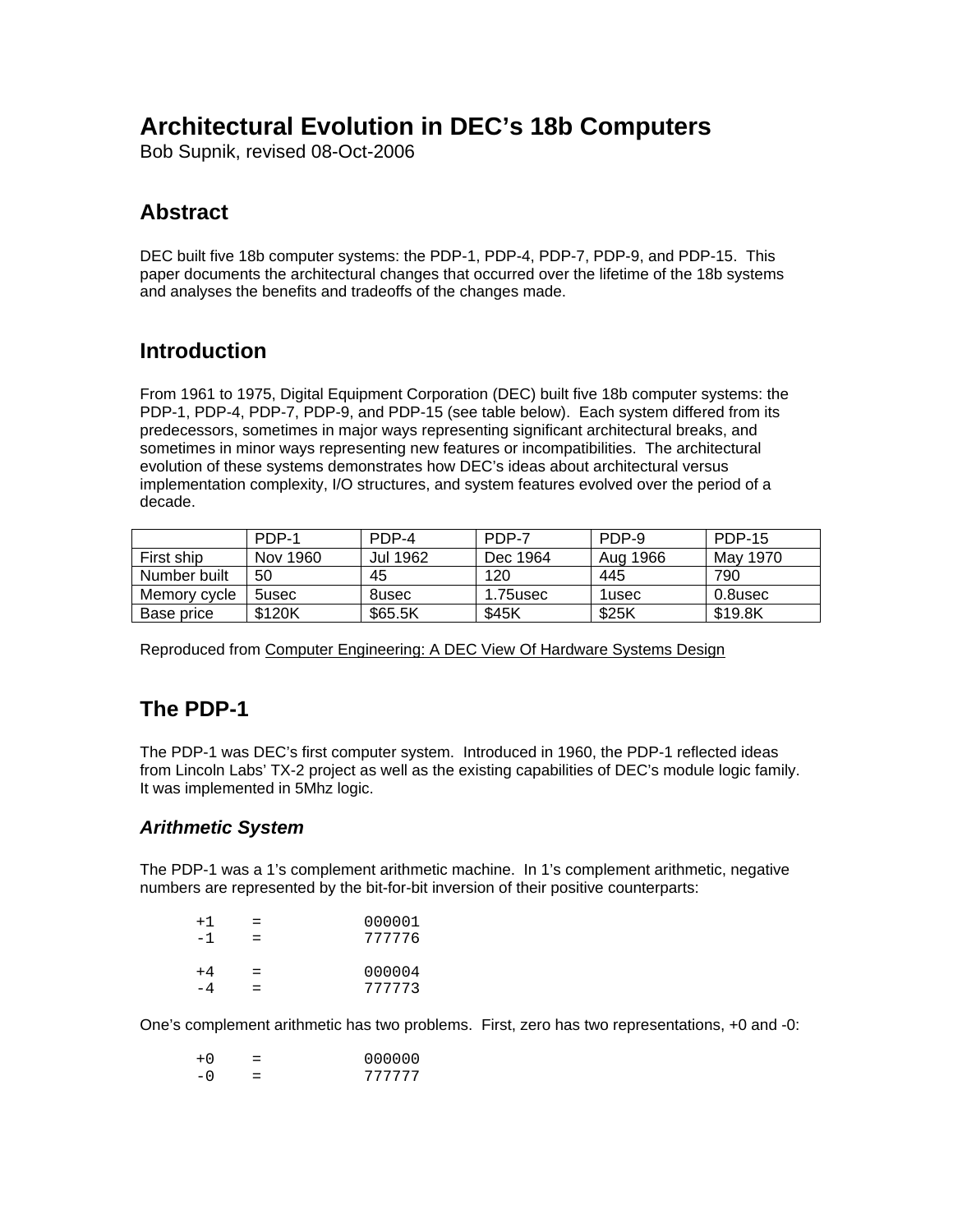Second, addition of negative numbers requires an "end around carry" from the high order position to the low order position:

| - 1 | 777776   |
|-----|----------|
| - 1 | 777776   |
|     |          |
| sum | 1 777774 |
|     | ----->1  |
|     | 777775   |

The PDP-1 tried to solve the zero-representation problem by guaranteeing that arithmetic operations never produced –0. To do this, it performed an extra logic step during addition, checking the result for –0 and converting it to 0. However, the PDP-1 performed subtraction by complementing the AC, adding the memory operand, and recomplementing the result. The recomplementation step occurred in the same time slot as the –0 detect during add. As a result, subtract had one special case:  $-0 - (+0)$  yielded  $-0$ .

#### *Character Sets*

The PDP-1's first console typewriter was a Friden Flexowriter. (Production units used a Soroban typewriter, which was a modified IBM Model B.) The console's six bit character set was called FIODEC, which stood for **F**riden **I**nput **O**utput for **D**igital **E**quipment **C**orporation. This code included both upper and lower case letters, using shift characters to move between sets. The console echoed characters locally, a feature that would be retained in all later 18b systems (and no other DEC systems).

The PDP-1's line printer used Hollerith (BCD) coding. FIODEC and Hollerith had common encodings for letters but not for symbols, requiring character conversions throughout the software.

#### *Instruction Set Architecture*

The PDP-1's visible state included the following registers and capabilities:

| AC < 0:17   | accumulator                                  |
|-------------|----------------------------------------------|
| IO<0:17     | I/O register                                 |
| OV          | overflow flag                                |
| PC < 0.11   | program counter                              |
| EPC < 0.3   | extended program counter (if memory $> 4K$ ) |
| <b>EXTM</b> | extend mode                                  |
| PF<1:6>     | program flags                                |
| SS < 1:6    | sense switches                               |
| TW<0:17>    | test word (front panel switches)             |
| IOSTA<0:17> | /O status                                    |

In addition, the PDP-1 had non-observable state in the I/O system for I/O timing (see below).

The PDP-1 had 32 opcodes and implemented six instruction formats: memory reference, skip, shift, operate, I/O, and load immediate. The memory reference format was:

 0 1 2 3 4 5 6 7 8 9 10 11 12 13 14 15 16 17 +--+--+--+--+--+--+--+--+--+--+--+--+--+--+--+--+--+--+ | op |in| address | mem reference +--+--+--+--+--+--+--+--+--+--+--+--+--+--+--+--+--+--+ <0:4> <5> mnemonic action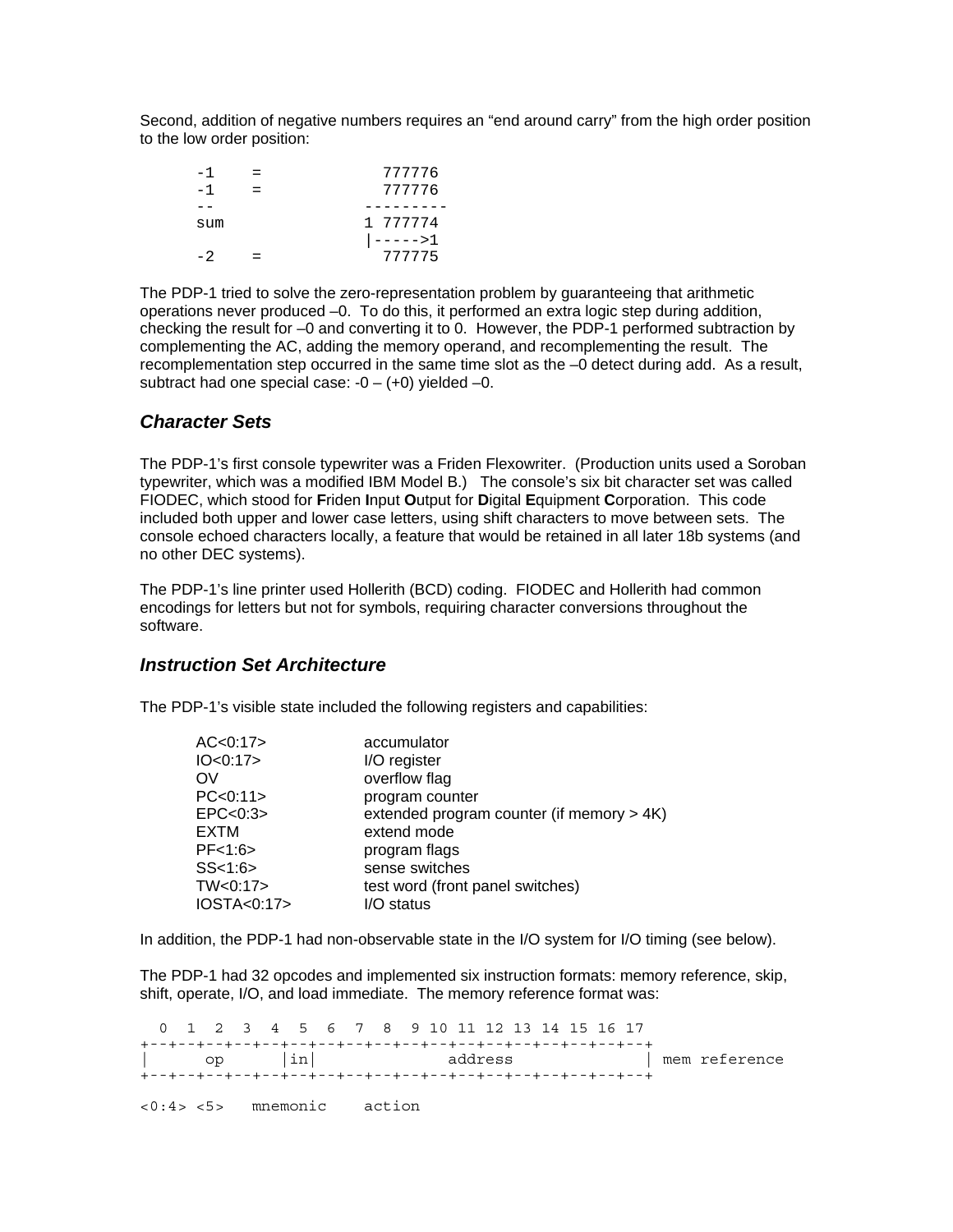| 0 <sub>0</sub><br>02<br>04<br>06<br>10<br>12 <sub>2</sub><br>14 |      | AND<br>IOR<br>XOR<br>XCT | $AC = AC & M[MA]$<br>$AC = AC \mid M[MA]$<br>$AC = AC \mid M[MA]$<br>M[MA] is executed as an instruction |
|-----------------------------------------------------------------|------|--------------------------|----------------------------------------------------------------------------------------------------------|
| 16                                                              |      | 0 CAL                    | $M[100] = AC$ , $AC = PC$ , $PC = 101$                                                                   |
|                                                                 | 16 1 | JDA                      | $M[MA] = AC$ , $AC = PC$ , $PC = MA + 1$                                                                 |
| 20                                                              |      | LAC                      | $AC = M[MA]$                                                                                             |
| 22                                                              |      | LIO                      | $IO = M[MA]$                                                                                             |
| 24                                                              |      | DAC                      | $M[MA] = AC$                                                                                             |
| 26                                                              |      | DAP                      | $M[MA]<6:17> = AC<6:17>$                                                                                 |
| 30                                                              |      | DIP <sub>er</sub>        | $M[MA] < 0:5 > = AC < 0:5 >$                                                                             |
| 32                                                              |      | DIO                      | $M[MA] = IO$                                                                                             |
| 34                                                              |      | DZM                      | $M[MA] = 0$                                                                                              |
| 36                                                              |      |                          |                                                                                                          |
| 40<br>42                                                        |      | ADD<br>SUB               | $AC = AC + M[MA]$<br>$AC = AC - M [MA]$                                                                  |
| 44                                                              |      | IDX                      | $AC = M[MA] = M[MA] + 1$                                                                                 |
| 46                                                              |      | ISP                      | $AC = M[MA] = M[MA] + 1$ , skip if $AC > = 0$                                                            |
| 50                                                              |      | SAD                      | skip if $AC := M[MA]$                                                                                    |
| 52                                                              |      | SAS                      | skip if $AC == M[MA]$                                                                                    |
| 54                                                              |      | MUL                      | $AC'IO = AC * M[MA]$                                                                                     |
| 56                                                              |      | DIV                      | AC, $IO = AC'IO / M[MA]$                                                                                 |
| 60                                                              |      | JMP                      | $PC = MA$                                                                                                |
| 62                                                              |      | JSP                      | $AC = PC$ , $PC = MA$                                                                                    |

The skip format was:



|  | $1 = AC, 2 = IO,$<br>$3 = bottom$ |
|--|-----------------------------------|
|  | rotate/shift<br>right/left        |

The shift count was the number of 1's in bits <9:17>.

The load immediate format was: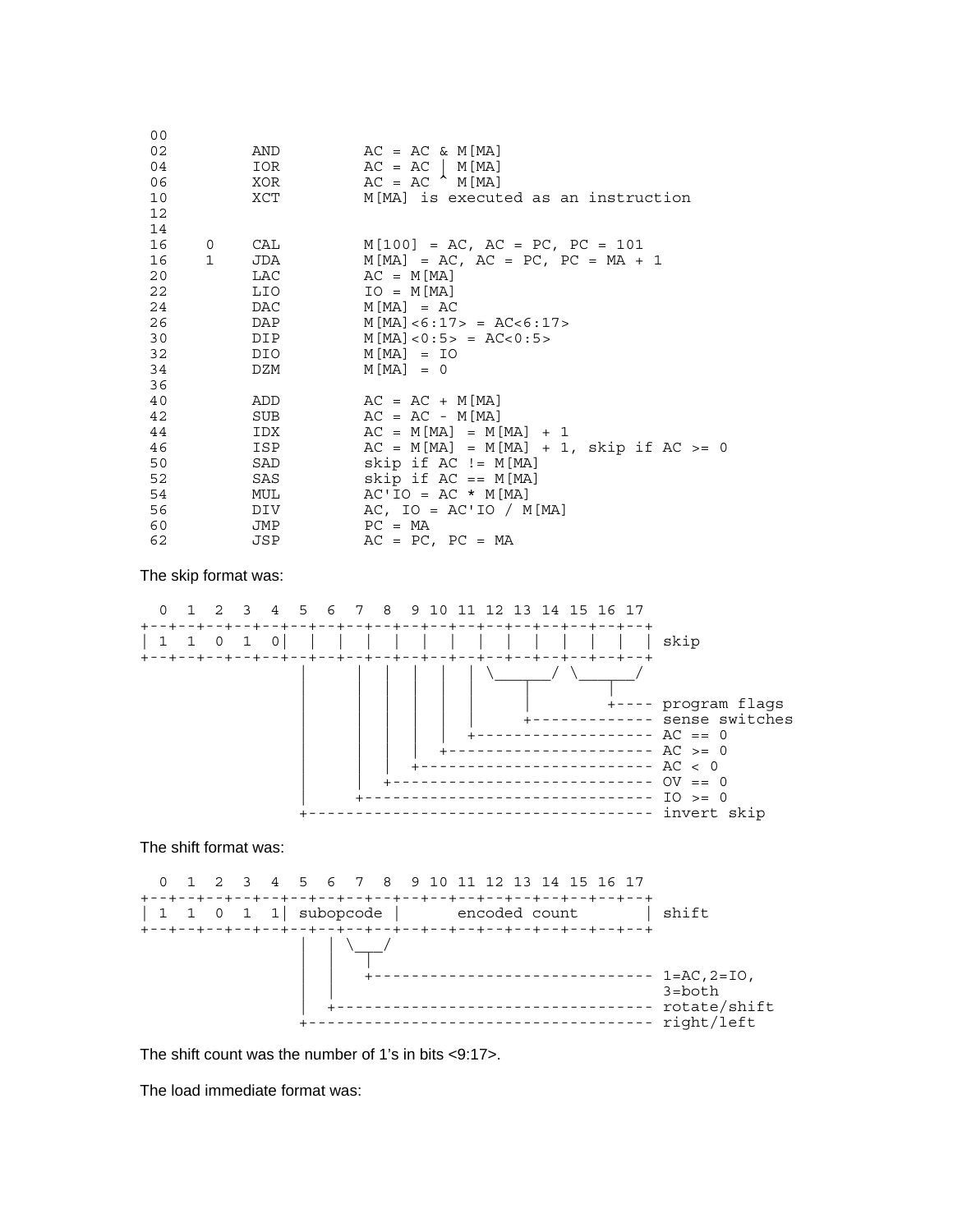

The I/O transfer format was:

| 0 1 2 3 4 5 6 7 8 9 10 11 12 13 14 15 16 17 |  |  |  |  |  |  |  |  |  |  |
|---------------------------------------------|--|--|--|--|--|--|--|--|--|--|
|                                             |  |  |  |  |  |  |  |  |  |  |
|                                             |  |  |  |  |  |  |  |  |  |  |
|                                             |  |  |  |  |  |  |  |  |  |  |

The operate format was:



There are significant discrepancies in the PDP-1 documentation about memory extension options. The original 1960 User Handbook (F15) didn't mention any. The 1961 Handbook (F15B) described two, the Type 13 and Type 14. The 1962 and 1963 Handbooks (F15C and F15D, respectively), and the Maintenance Manual, described only one, the Type 15. This option expanded memory to 64K words. The address space was divided into sixteen 4K word fields. An instruction could directly address, via its 12b address, the entire current field. If extend mode was off, indirect addresses accessed the current field, and multi-level indirect addressing was enabled; if on, indirect addresses could access all 64K, and indirect addressing was single level. The state of extend mode was captured by subroutine calls and sequence breaks, and extend mode was cleared at the start of a sequence break.

BBN built a custom memory manager for its PDP-1 timesharing system. There are also scattered referenced to a PDP-1D, built by DEC itself for timesharing. Gordon Bell believes two were built, one for BBN and one for Stanford.

## *I/O System*

The PDP-1's I/O system offered multiple modes for I/O instructions, including synchronous waiting, timed waiting, asynchronous, and sequence break (interrupt) driven. This multiplicity made the I/O system complex and redundant.

I/O operations were initiated by a single instruction, Input/Output Transfer (IOT). Bits<12:17> addressed a particular device; bits <7:11> provided additional control or opcode bits. Bits<5:6> specified the mode for the I/O transfer:

<5:6> mode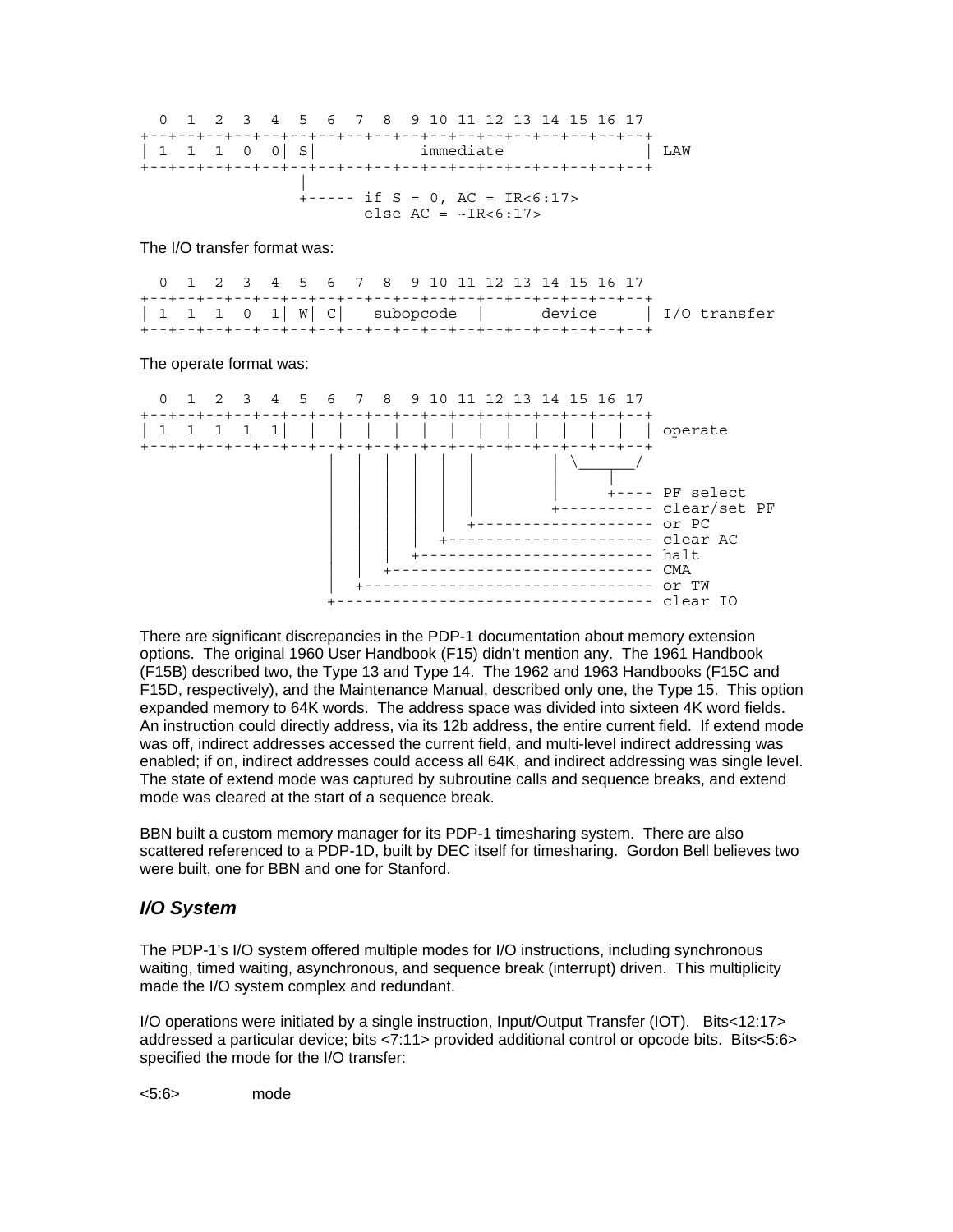- 00 asynchronous no wait, no device completion pulse
- 01 **timed wait no wait, device completion pulse**
- 10 synchronous wait for completion
- 11 not used wait, no completion pulse (hung the system if  $\langle 12:17 \rangle = 0$ )

In synchronous wait, the CPU effectively stalled until the I/O operation completed. If synchronous wait was not specified, three different mechanisms were available for I/O completion:

- Timed wait. Execution proceeded. Eventually, the CPU issued a wait instruction. The CPU then stalled until the I/O operation completed and the device issued a completion pulse.
- Polled wait. Execution proceeded. The CPU monitored the device's flag in the I/O status word until the I/O operation completed.
- Sequence break driven. Execution proceeded. When the I/O operation completed, a sequence break (interrupt) occurred, signaling I/O done.

The IOT wait mechanism was implemented with four control flip-flops:

- IOC (I/O command): when asserted, allowed IOT pulses to be sent to a device; when clear, IOT was effectively a NOP.
- IOH (I/O halt): when asserted, stalled the CPU by re-executing the current instruction.
- IHS (I/O halt save): saved the state of IOH on a no-wait IOT.
- IOS (I/O synchronization): when asserted, terminated I/O wait state.

An IOT that specified wait would set IOH, execute the IOT, and, if IOS was clear, clear IOC and decrement the PC. Thus, subsequent re-executions of the IOT would do nothing, because IOC was not asserted. When the I/O operation completed, the device would set IOS. This caused the IOT to set IOC and not decrement the PC, allowing execution to proceed.

An IOT that did not specify wait copied IOS to IHS, set IOC, executed the IOT, and copied IHS back to IOH. If IOH was set as a result of the copy, IOC was cleared. This implemented a onelevel memory for wait state. If an IOT with wait was interrupted, the interrupt routine could execute no-wait IOT's while preserving wait state for the main line program.

The sequence break mechanism recorded break requests in a single pulse sensitive flip flop. Thus, like the PDP-11 but unlike the other 18b systems, break requests were independent of the device completion flags. If the sequence break system was enabled, and a break request occurred, the CPU automatically stored the state of the machine and initiated a new program by:

- storing AC in location 0
- storing EPC and PC, plus overflow and extend mode, in location 1
- storing IO in location 2
- clearing overflow and extend mode
- setting the PC to 3
- setting the sequence break in progress flag

The sequence break in progress flag blocked further breaks.

The end of the break was recognized when the CPU decoded a JMP I 1 (from field 0 in a multifield system) while the sequence break system was enabled. At that point, the CPU automatically restored the state of the system by:

- temporarily turning on extend mode
- obtaining the new PC from location 1
- restoring the original values of overflow and extend mode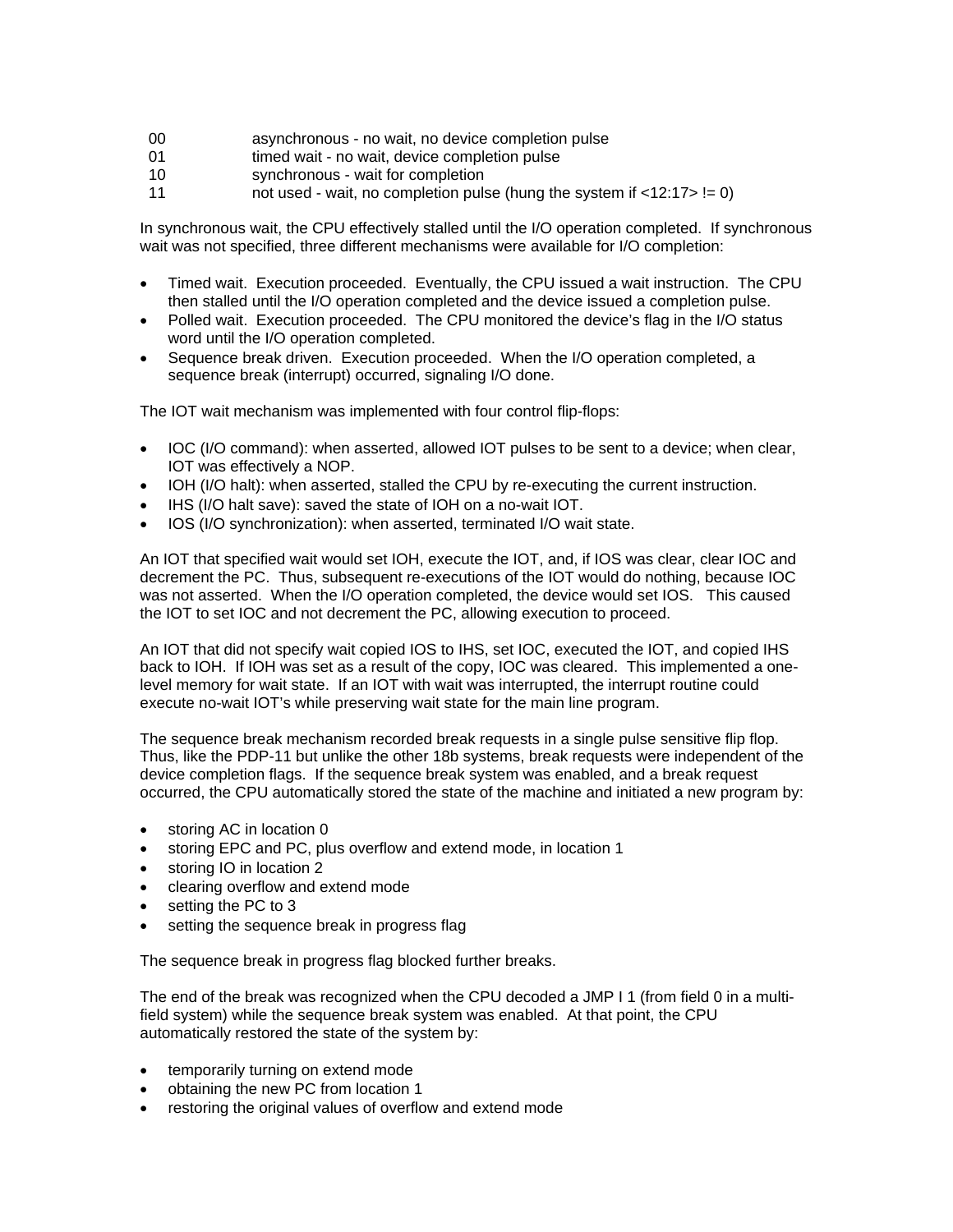• clearing sequence-break-in-progress

A CPU option expanded the standard sequence break system from one channel to sixteen. Each channel was a unique priority level and had a dedicated four location memory block  $(0 - 3)$  for the highest priority channel,  $4 - 7$  for the next, etc.). The first three locations of the block were used to store AC, PC, and IO when a break occurred; the PC was then set to point to the fourth location.

### *Software*

The PDP-1 featured some notable software offerings, including an interactive editor (called Expensive Typewriter), a macro assembler (Macro), a symbolic debugger (DDT), a Lisp interpreter, and the world's first computer video game, Spacewar. Sources to Lisp and Spacewar are available on the Internet, and source listings for Macro and DDT are in the Computer History Museum collections.

# **The PDP-4**

The PDP-4 was intended to be substantially lower cost than the PDP-1. Part of the cost reduction was achieved by using slower and less expensive logic (500Khz instead of 5Mhz), but part was achieved by simplifying the system and reducing the number of gates. Thus, the PDP-4 (and its closely related successors, the PDP-7 and PDP-9) simplified the architecture of the PDP-1 along multiple dimensions.

## *Arithmetic Systems*

The PDP-4 introduced two's complement arithmetic in parallel with the PDP-1's one's complement arithmetic. Two's complement arithmetic eliminated the need for -0 detection and made implementation of multi-precision arithmetic much easier. However, 1's complement capability was not dropped; indeed, it remained the predominant arithmetic system, as reflected in architectural extensions such as the EAE. Thus, the PDP-4 still needed end around carry propagation, as well as 1's complement overflow detection. The result was greater, rather than lesser complexity, in the hardware, and loss of valuable opcode space in the architecture. Gordon Bell commented that the retention of 1's complement arithmetic was, simply, "a mistake". By the PDP-5, it had vanished from DEC's architectures.

## *Character Sets*

The PDP-4's console typewriter was an ASR-28 Teletype. Its five bit character code was called Baudot. It supported only upper case letters and required shift characters to get from letters to figures and back again. The line printer was unchanged and continued to use Hollerith coding.

#### *Instruction Set Architecture*

The PDP-4 and its successors reduced the amount of visible state in the CPU. Specifically,

| register | PDP-1               | PDP-4.-7.-9                  |
|----------|---------------------|------------------------------|
| АC       | arithmetic register | same, plus I/O register      |
| ΙO       | I/O register        | removed (MQ with EAE option) |
| OV       | overflow indicator  | replaced by Link register    |
| PF.      | program flags       | removed                      |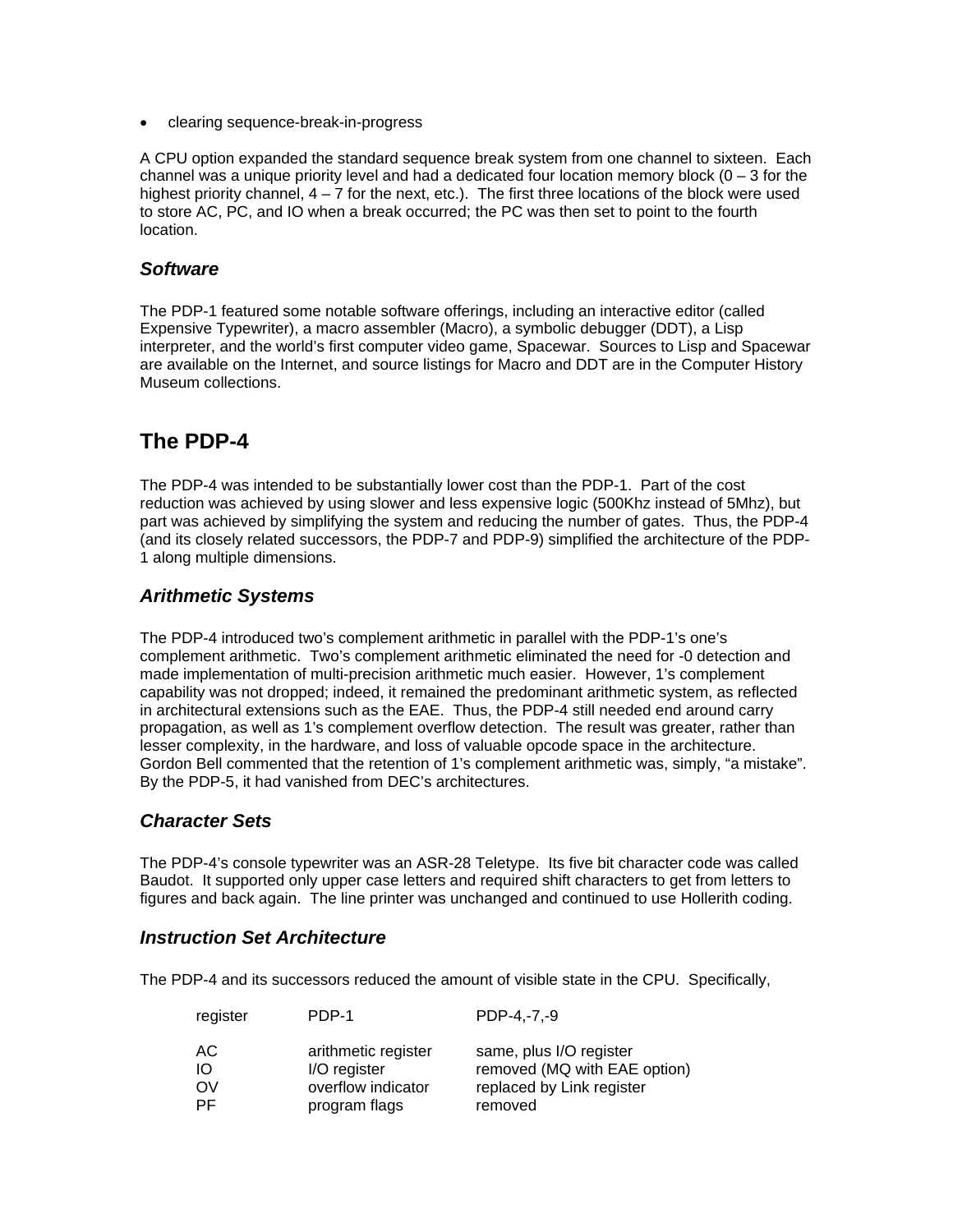| SS           | sense switches | removed              |
|--------------|----------------|----------------------|
| TW           | test word      | front panel switches |
| <b>EXTM</b>  | extend mode    | same                 |
| <b>IOSTA</b> | IO flags       | same                 |

The register changes simplified the logic implementation. The L was essentially the 19<sup>th</sup> bit of the AC, rather than a special flag. The AC no longer implemented -0 detection. I/O now used the existing access paths to the AC rather than separate paths to an IO register. The elimination of the program flags, and the sense switches, was pure gain.

The PDP-4 halved the number of instructions, from 32 to 16, and reduced the number of instruction formats from 6 to 4. The memory reference format was:

| 0 1 2 3 4 5 6 7 8 9 10 11 12 13 14 15 16 17 |  |  |  |  |         |  |  |  |  |               |
|---------------------------------------------|--|--|--|--|---------|--|--|--|--|---------------|
|                                             |  |  |  |  |         |  |  |  |  |               |
| $\vert$ op $\vert$ in $\vert$               |  |  |  |  | address |  |  |  |  | mem reference |
|                                             |  |  |  |  |         |  |  |  |  |               |

The I/O transfer format was:

| 0 1 2 3 4 5 6 7 8 9 10 11 12 13 14 15 16 17 |  |  |  |  |  |  |  |  |  |  |
|---------------------------------------------|--|--|--|--|--|--|--|--|--|--|
|                                             |  |  |  |  |  |  |  |  |  |  |
|                                             |  |  |  |  |  |  |  |  |  |  |
|                                             |  |  |  |  |  |  |  |  |  |  |

The operate format was:



The immediate format was:

 0 1 2 3 4 5 6 7 8 9 10 11 12 13 14 15 16 17 +--+--+--+--+--+--+--+--+--+--+--+--+--+--+--+--+--+--+ | 1 1 1 1 1| immediate | LAW +--+--+--+--+--+--+--+--+--+--+--+--+--+--+--+--+--+--+

The following table shows the reduction in instruction count between the PDP-1 and the PDP-4:

| PDP-1 instruction | PDP-4 instruction |
|-------------------|-------------------|
| AND               | AND               |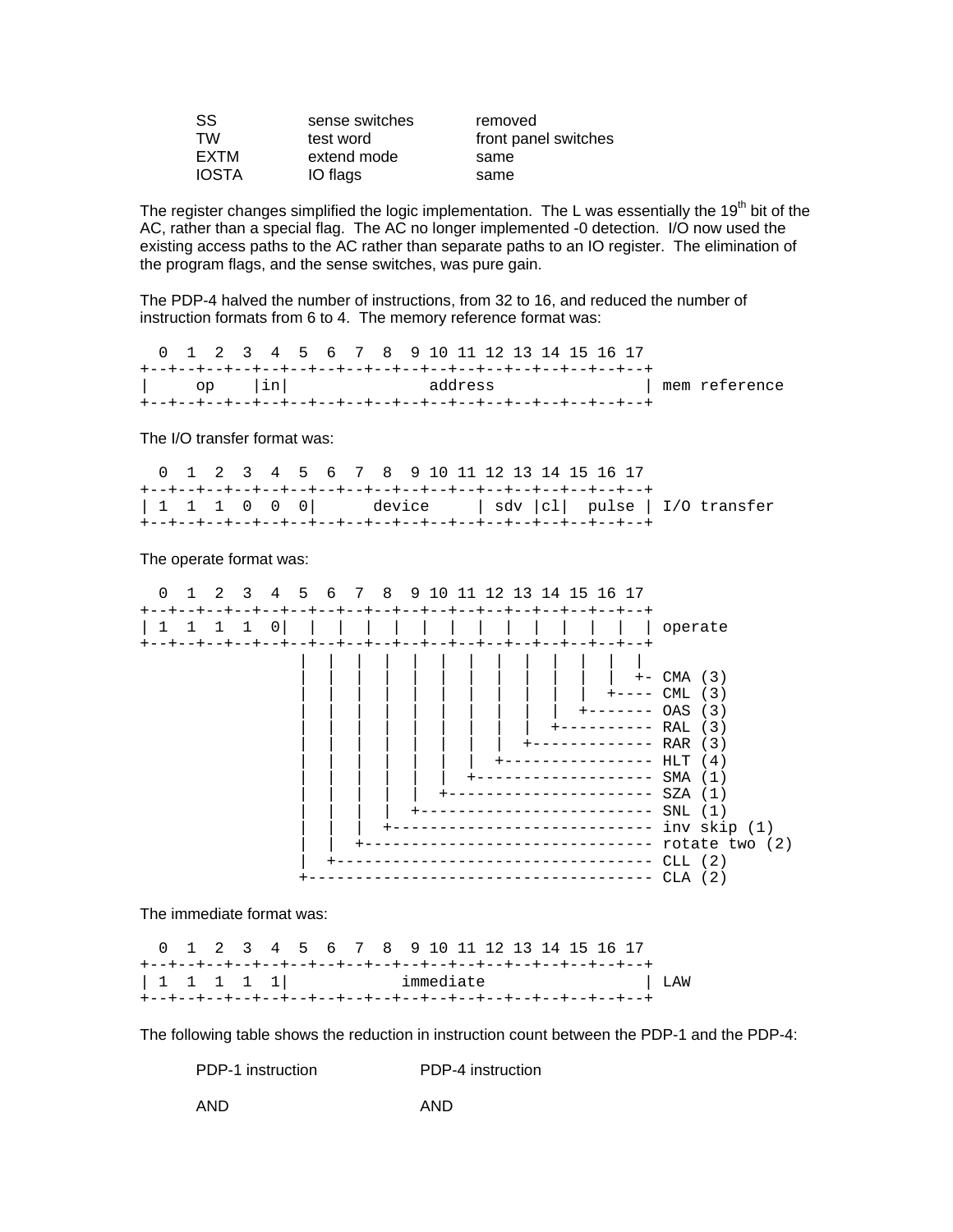| <b>IOR</b>  | removed                          |
|-------------|----------------------------------|
| <b>XOR</b>  | <b>XOR</b>                       |
| LAC         | LAC                              |
| <b>DAC</b>  | <b>DAC</b>                       |
| <b>DZM</b>  | <b>DZM</b>                       |
| <b>DIP</b>  | removed                          |
| <b>DAP</b>  | removed                          |
| <b>LIO</b>  | removed                          |
| <b>DIO</b>  | removed                          |
| ADD         | ADD; L used in place of overflow |
| <b>SUB</b>  | removed                          |
| MUL         | (EAE option)                     |
| <b>DIV</b>  | (EAE option)                     |
| not present | TAD (2's complement add)         |
| <b>IDX</b>  | removed                          |
| <b>ISP</b>  | <b>ISZ</b>                       |
| XCT         | XCT                              |
| SAD         | SAD                              |
| <b>SAS</b>  | removed                          |
| CAL         | CAL                              |
| JDA         | <b>JMS</b>                       |
| <b>JSP</b>  | removed                          |
| JMP         | JMP                              |
| skips       | <b>OPR</b> skips                 |
| operate     | <b>OPR</b> operates              |
| shifts      | (EAE option)                     |
| LAW         | LAW                              |
| <b>IOT</b>  | IOT                              |

Beyond the reduction in instruction count, the PDP-4's instruction set required less logic to implement.

- Instructions were encoded to minimize logic. For example, all instructions with  $IR < 0.1$  > = 00 (CAL, DAC, JMS, DZM) did not read a memory operand. All instructions with  $IR < 0.1$  > = 11 (JMP, EAE, IOT, OPR/LAW) were single cycle.
- ISZ (replacing IDX and ISP) did not modify the AC. By using 2's complement arithmetic, it did not need to detect -0.
- JMS (replacing JDA and JSP) did not modify the AC. This eliminated the transfer path from the PC to the AC. JMS (and interrupts) saved PC and L, and in later systems, the memory extend and memory protection flags.
- LAW did not mask or modify the address but instead copied the entire instruction to AC.
- OPR no longer guaranteed conflict-free execution of any combination of bits.

Finally, indirect addressing was simplified by the elimination of multi-level indirection.

The PDP-4 replaced the PDP-1's multiply, divide, and multi-bit shifts with an option, the Extended Arithmetic Element (EAE). The EAE added a second 18b arithmetic register, the MQ, and a shift/multiply/divide instruction. The EAE instruction was microprogrammed and could implement a wide variety of unsigned and signed (one's complement) operations:

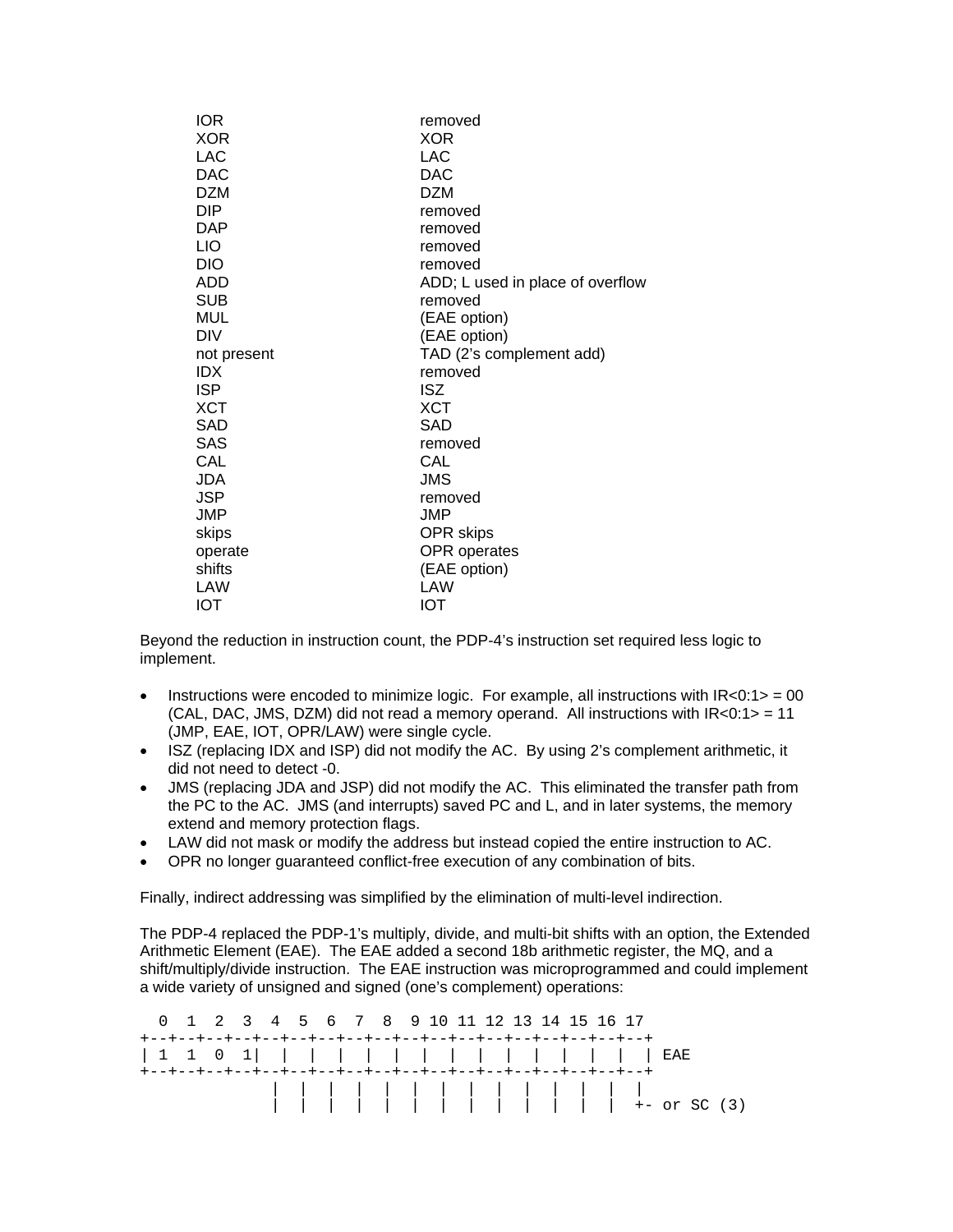

The EAE architecture remained unchanged in the PDP-7, PDP-9 and PDP-15.

The PDP-4 included an extended addressing option (Type 16); two of the surviving PDP-4's in the 1972 census have more than 8KW of memory. No documentation has yet been found on this option, but it's reasonable to assume that it was the same as the PDP-7's. If that is true, the PDP-4's extended memory model was essentially the same as the PDP-1's, with 13 direct address bits instead of 12. Addressable memory was divided into four 32K word banks. Direct addresses always referenced the current memory bank; indirect addresses accessed either the current memory bank or all of memory, depending on the extend mode flag. As on the PDP-1, subroutine calls and interrupts saved the state of extend mode automatically.

In all, the architectural tradeoffs in the PDP-4 substantially reduced control logic at the cost of complete software incompatibility with the PDP-1. There were also a few oversights; in particular, the lack of a "complement and increment" operate (present in the PDP-5) made two's complement subtract an instruction longer. The PDP-15 finally corrected this oversight.

The PDP-4 (and the PDP-5) introduced a new feature, the concept of "auto-index" memory locations, that is, locations which, when used as indirect addresses, incremented before use. This feature allowed efficient traversal of linear data structures and made the IDX and DAP instructions unnecessary.

## *I/O System*

The I/O system was pruned even more dramatically than the CPU. Synchronous waits and timed waits were dropped. Instead, only two mechanisms were supported: polled waits and interrupts. Further, the two mechanisms were integrated by having the device flag for polling be the triggering mechanism for device interrupts. Finally, polled waiting was implemented more efficiently by allowing devices to increment the PC (skip) in response to an IO instruction. The PDP-5 also used this I/O paradigm, and it was retained throughout the life of the 12b and 18b families.

In the PDP-4, an ideal I/O device had one flag representing the state of an I/O operation. This flag was cleared when the device initiated I/O; it was set when the device completed I/O. For example, in the paper tape reader, the reader flag was cleared by a request to read a character or by explicit command, and set when the character was in the I/O buffer.

Interrupts (as sequence breaks were now called) were simplified, and control was made explicit rather than implicit.

Function PDP-1 PDP-4

| interrupt request | request flip-flop        | logical or of device flags |
|-------------------|--------------------------|----------------------------|
| interrupt block   | request in progress flop | interrupts turned off      |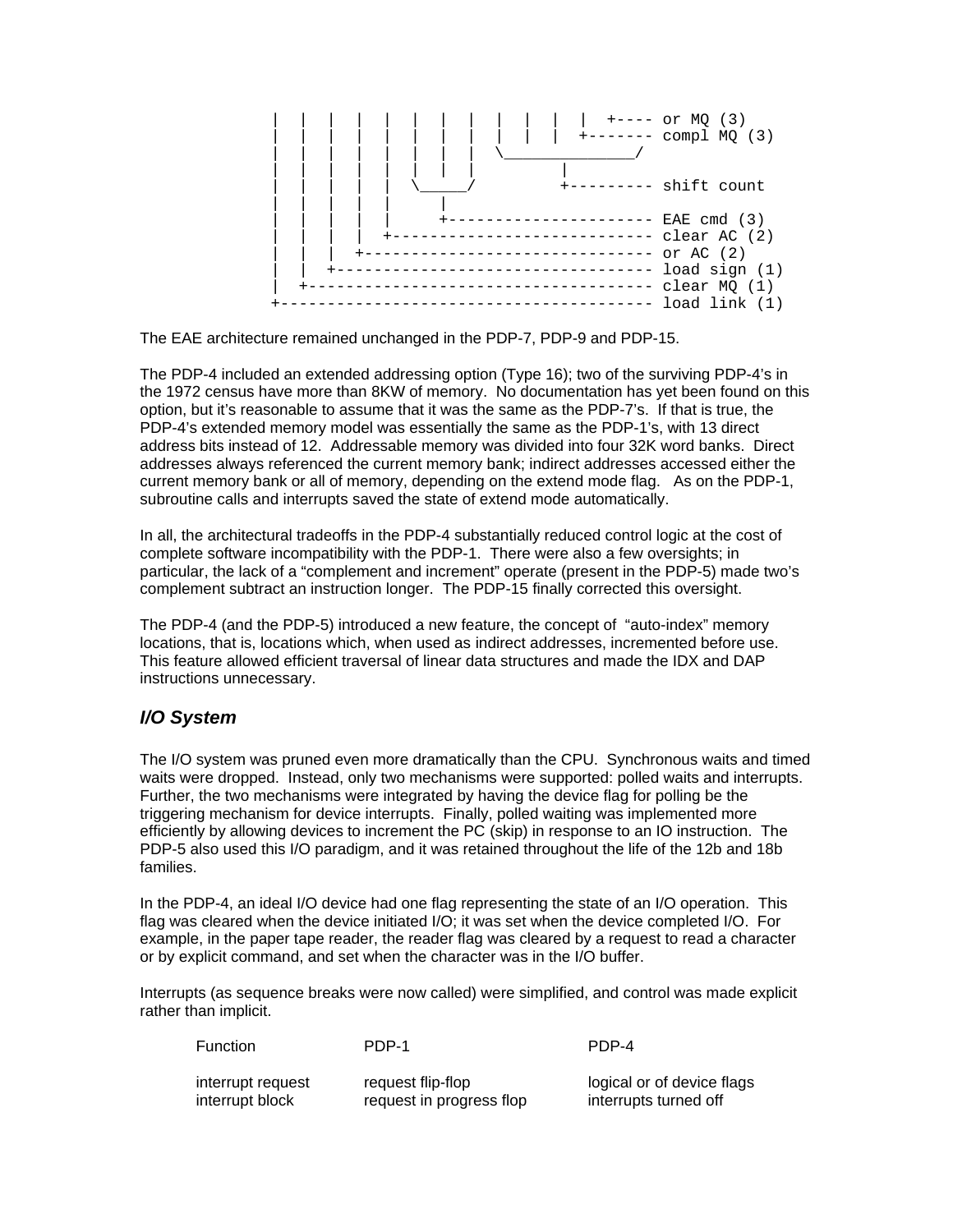| interrupt action   | save AC               |                          |
|--------------------|-----------------------|--------------------------|
|                    | save PC + flags       | save $PC + flags$        |
|                    | save IO               |                          |
|                    | clear OV              |                          |
|                    | clear extend mode     | clear extend mode        |
|                    | set break in progress | turn off interrupts      |
|                    | set $PC = 3$          | set $PC = 1$             |
| interrupt complete | monitor for JMP I 1   | turn on interrupts,      |
|                    |                       | one cycle delay to allow |
|                    |                       | for JMP I 0              |

The PDP-4 offered a multi-level interrupt option. As in the PDP-1, each interrupt vectored to a unique memory block. Unlike the PDP-1, the memory block was a single location, which was executed. If the location contained a JMS, control transferred to an interrupt service routine. If the location contained any other instruction, the instruction was executed, but control returned to the main line program.

### *Software*

Because the PDP-4 was not compatible with the PDP-1, it required new software. DEC provided an editor, an assembler, and, most notably, a Fortran II compiler, all paper-tape based. While the Fortran compiler was a significant advance, the assembler was actually a step backward: the PDP-1's assembler had supported macros, the PDP-4's did not. But it offered some consolation by being a one pass assembler, obviating the need to read the source paper tape twice. The assembler assumed that unresolved references would in fact be resolved and punched unresolved binary code as it processed the source, with a resolution dictionary at the end of the output tape. The resulting tape was then read, upside down and backward, by the loader, which used the resolution dictionary to "fix up" the broken references in the binary.

The PDP-4's programs later became the basis for the PDP-7's software offerings, which accounts for lingering use of Baudot code on the PDP-7. However, the presence of FIODEC on the PDP-4 (and thus on the PDP-7) is a mystery, since the PDP-1 software base was not carried forward.

# **Early Mass Storage**

The PDP-1 and PDP-4 started out as paper tape based systems. The development software was paper tape based; magnetic tape, if used at all, was used strictly for data. This situation was clearly unsatisfactory, and by 1963 DEC was experimenting with mass storage.

The first mass storage products were based on Vermont Research Drums. The Type 23 parallel and Type 24 serial drums offered 131,072 words of storage with rapid access. But the drums were big (two six-foot cabinets for the Type 23, one for the Type 24), expensive, and inflexible: storage was tied to the computer. This didn't fit with the typical use of the 18b computers as "personal" or serially shared systems.

To find a solution, DEC again turned to Lincoln Labs. In 1962, Wes Clark had demonstrated the prototype of the LINC computer. It featured LINCtape, a block-replaceable tape system with a simple, rugged transport and small, inexpensive tape reels. LINCtape offered exactly the kind of "personal" storage needed to complement DEC's computers. With some changes in tape format, DEC offered "MicroTape" (later renamed DECtape) on the PDP-1 and PDP-4 in 1963. The product also included a stand-alone program librarian, Microtrieve. DECtape was to remain the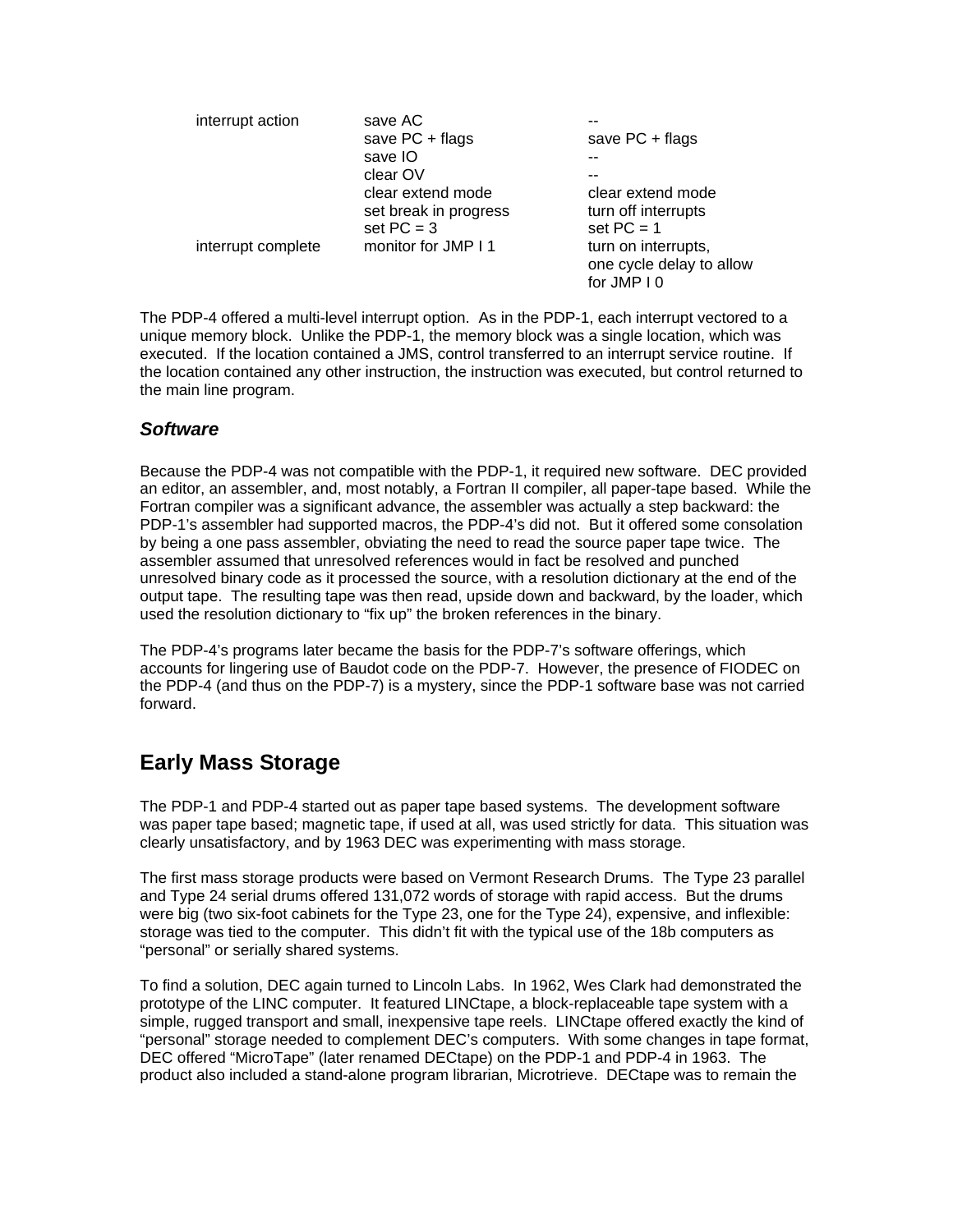dominant form of mass storage on DEC's 12b and 18b systems into the early 1970's, when it was supplanted by the RK05 (2315-style) cartridge disk drive.

# **The PDP-7**

According to the history of the 18b series in Computer Architecture, the PDP-4 was not a success. The use of slower logic yielded a system that was 5/8 the performance of the PDP-1 at  $\frac{1}{2}$  the price. What the market required was a system that was both higher performance and lower cost. That system was the PDP-7. Implemented (primarily) in 10Mhz logic, its basic 1.75 usec cycle time was almost three times the speed of the PDP-1, at 1/3 the cost.

The PDP-7's basic architecture consisted of minor refinements of the PDP-4's instruction set, accompanied by one interesting architectural extension: multi-user protection, the first in the 18b family. The PDP-7 also was the first 18b PDP to use ASCII coding.

### *Arithmetic Systems and Character Sets*

The PDP-7's arithmetic systems were identical to the PDP-4. The console typewriter was an ASR-33 Teletype. Its eight-bit character set was an early version of ASCII, with the high order bit always forced on. The character set supported both upper and lower case letters, although the console only supported upper case. The line printer's SIXBIT character set was derived from ASCII by truncating codes 040 - 0137 to six bits. The rapid evolution of character sets in the 18b family was embodied in the PDP-7's DECtape-based operating system DECsys. DECsys stored information in FIODEC, Baudot, and SIXBIT, depending on whether the underlying software was derived from the PDP-4 or newly written.

## *Instruction Set Architecture and I/O System*

The PDP-7 used the same instruction set architecture as the PDP-4, including the EAE. The extended memory model was the same as the PDP-4's. The PDP-7's I/O architecture was identical to the PDP-4's, and it used the same controllers for major I/O devices such as DECtape, magnetic tape, and the serial drum. A few new IOT's were added, for management of the trap system. The PDP-7 featured an interprocessor link; this device set the model for the general purpose parallel I/O options in subsequent DEC computers. Like the PDP-1 (but unlike the PDP-4), the PDP-7 console featured a "read-in" switch, to automate system bootstrapping from paper tape. The "read-in" function did not use the PDP-4's RIM format but instead loaded memory sequentially from the tape. Therefore, loading software required three steps: use the "read-in" switch to load the RIM loader; use the RIM loader to load the binary loader; and finally use the binary loader to load the software.

#### *Memory Management*

The PDP-7 implemented a primitive form of multi-user protection called trap mode. If trapping was enabled, IOT's and HLT became privileged instructions. If extend mode was simultaneously disabled, indirect addresses were confined to the current bank. This allowed for simple timesharing, with each user in a separate memory bank. (An option, the KA70A, added a small bounds control register to protect memory within a bank.)

## *Software*

The PDP-7 offered the 18b product line's first mass-storage operating system, the DECtapebased DECsys. (DECsys also ran on the PDP-4.) DECsys was a modest first step in operating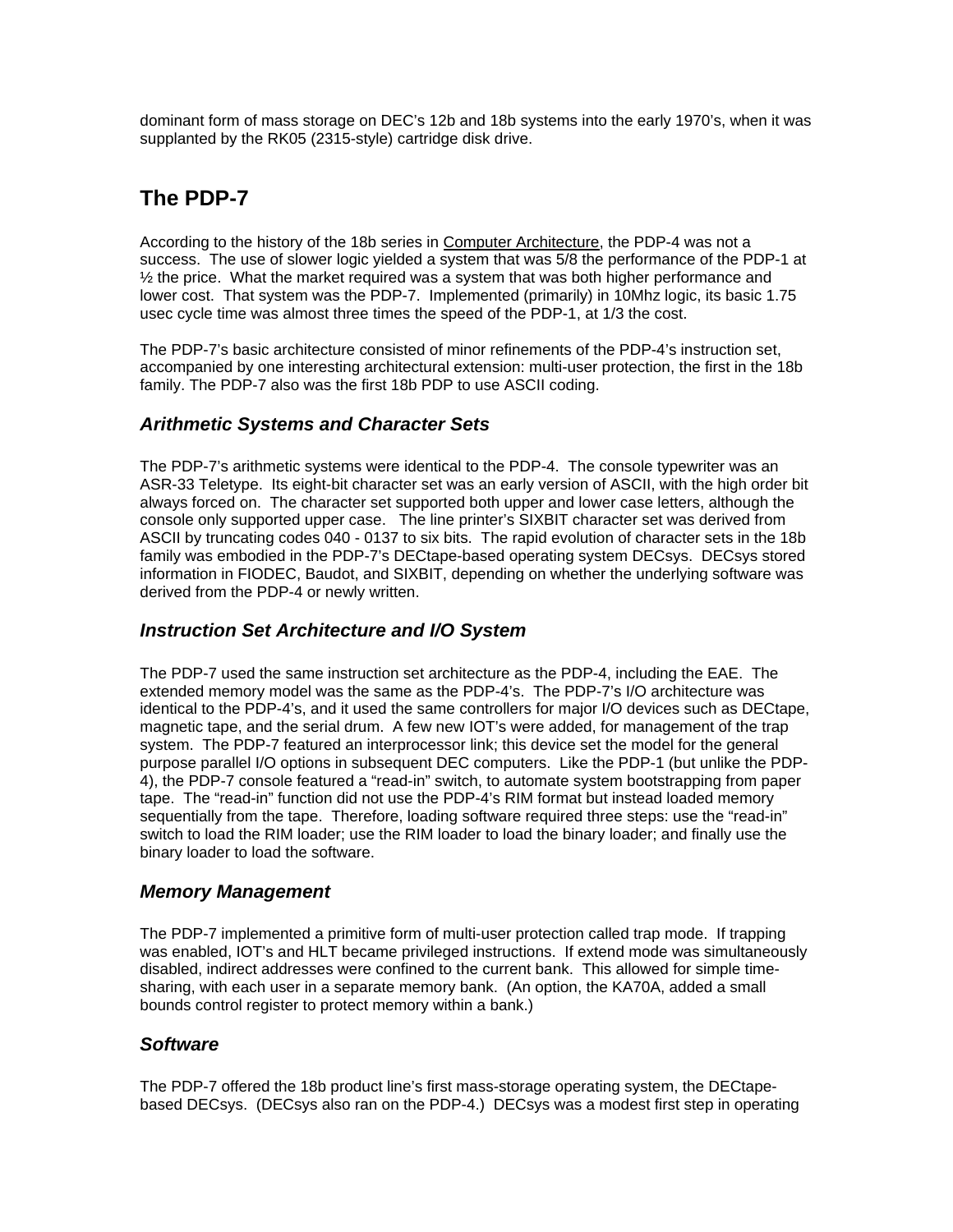system development. It consisted of a simple memory-resident DECtape I/O library, a keyboard monitor, a Fortran II compiler, an assembler, a linking loader, and a symbolic debugger. All of the components were based on PDP-4 and PDP-7 paper-tape counterparts, with calls to the DECtape I/O library replacing paper-tape I/O. The internals of DECsys reflect its heterogeneous origins, with directory information stored in Baudot (3 six-bit characters per word, each character consisting of a 5b Baudot code plus a 1b shift flag) and source files in FIODEC.

A DECsys system tape contained a tape label in block 1, the system directory in block 2, the library directory in block 3, and the keyboard monitor in blocks 4-6. The first word of the system directory contained the directory length; the last word contained the address of the first free block on the tape. Directory entries consisted of 5 or 6 words:

| Word 1:       | Type (1 for System, 2 for Working)                        |
|---------------|-----------------------------------------------------------|
| Words $2-3$ : | File name, in Baudot                                      |
| $S$ , word 4: | starting block on tape                                    |
| $S$ , word 5: | starting address in memory                                |
| W, word 4:    | starting block on tape for F (Fortran) version            |
| W, word 5:    | starting block on tape for A (assembler) version          |
| W, word 6:    | starting block on tape for R (relocatable binary) version |
|               |                                                           |

Files were simply linked DECtape blocks, with the first word of a block pointing to the next; a pointer of 0 signified end of file.

The first word of the library directory contained the directory length in words. Directory entries were variable length, depending on the number of entry points in the routine:

| entry name, in Baudot                 |
|---------------------------------------|
| second entry name (if any, in Baudot) |
|                                       |
| 777777, marking end of entry names    |
| starting block for the library        |
| 777777, end of Idirectory entry       |
|                                       |

After many unsuccessful years of searching, a copy of DECsys was found with the last functioning PDP-7 on the planet, Professor Harlan Lefevre's system at the University of Oregon (soon to reside at Paul Allen's PDP Planet in Seattle). But so far, no copies have been found of an even more historic system for the PDP-7, UNIX. The PDP-7's multi-user protection, crude as it was, sufficed for implementation of the first version of UNIX, making the PDP-7 a significant system in the history of computing. Unfortunately, all copies of UNIX for the PDP-7 have been lost. Some details of the PDP-7 version can be found on Dennis Ritchie's personal web site.

# **The PDP-9**

The PDP-7 was considerably more successful than its predecessors, selling more than 100 systems thanks to its significant price/performance improvements. The PDP-9 was intended to carry the line forward. The arithmetic system and character sets were unchanged, and the instruction set and I/O architecture changed only minimally. The I/O subsystem changed from a radial to a bus design, necessitating redesign of all peripherals. Interfaces to programmed I/O peripherals (paper tape, console, line printer) remained basically the same as the PDP-4 and PDP-7; however, interfaces to mass storage peripherals (magnetic tape, DECtape) changed significantly. An entirely new multi-level interrupt option, called the Automatic Priority Interrupt (API), was designed. The PDP-9 carried over little of the PDP-7's admittedly small software base.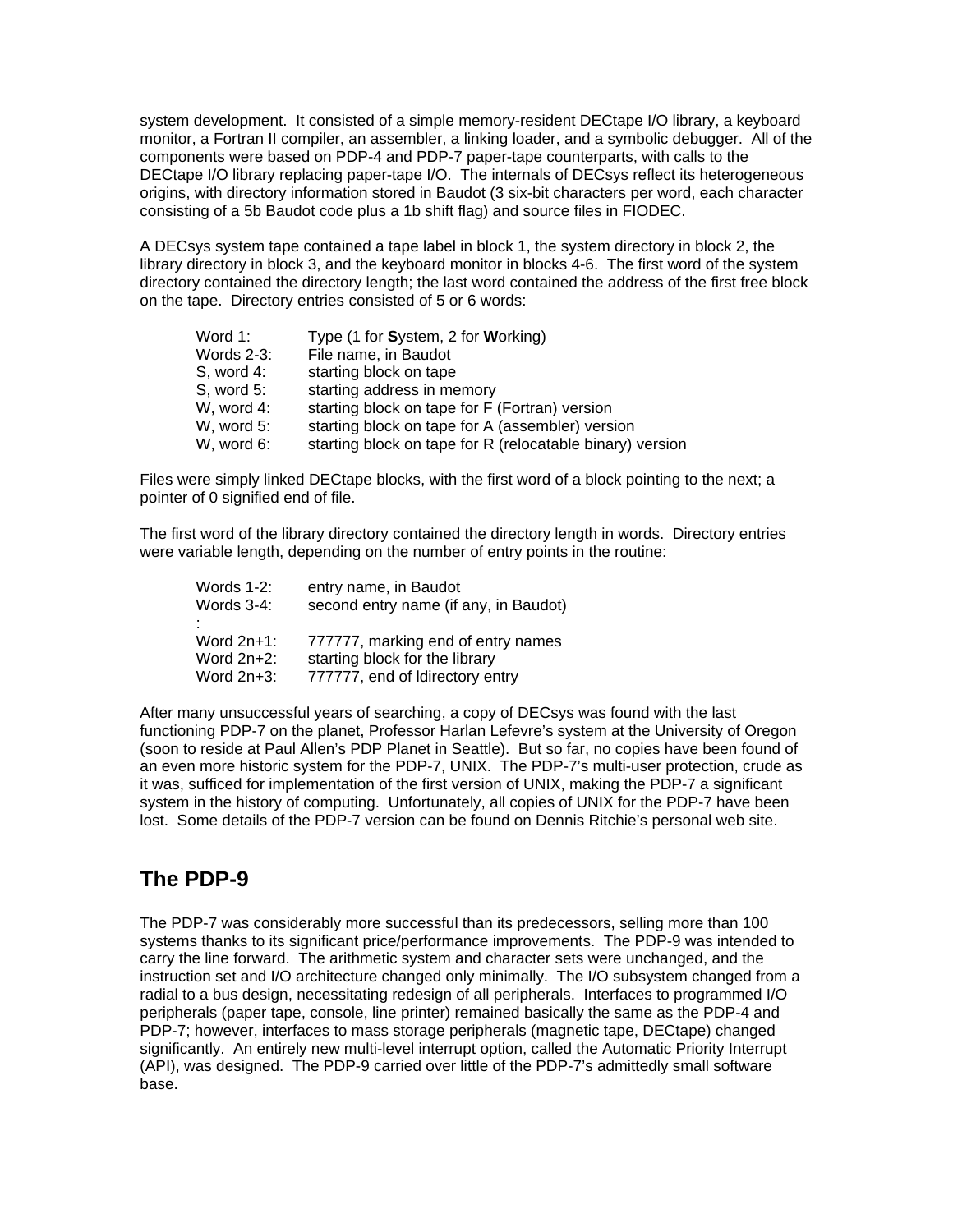# *Instruction Set Architecture and I/O System*

Although intended to be upward compatible with the PDP-7, the PDP-9 introduced a number of differences:

- Auto-indexing. In the PDP-7, each bank of memory had auto-index registers. In the PDP-9, only bank 0 had auto-index registers, and indirect references through addresses 00010- 00017 were forced to reference bank 0.
- Extend mode restore. The PDP-7 used EMIR to prepare the system to restore extend mode at the end of an interrupt. The PDP-9 introduced the more ambitious RES, which prepared the system to restore the link, extend mode, and memory protect mode. This removed two instructions from the end of all interrupt routines.
- Extend mode behavior. The PDP-7 set extend mode on a protection trap but cleared it on an interrupt; the PDP-9 cleared it on both. The PDP-7 performed a modified JMS, storing the program state in location 0 but taking the next instruction from location 2; the PDP-9 performed a JMS 0 or JMS 20, depending on whether interrupts were on or off.

The PDP-9's I/O architecture contained some modest improvements in flexibility and error detection. Status flags were added for reader and punch errors. The line printer controller implemented a device-specific interrupt enable/disable. The new DECtape, magnetic tape, and fixed head disk controllers implemented better programming models than their PDP-7 counterparts, and used up fewer device numbers in the process.

The PDP-9 also implemented an entirely new design for multi-level interrupts. Called the Automatic Priority Interrupt (API) option, the API separated the concept of interrupt channel from priority. The API option supported 32 channels (interrupting devices), but the channels were grouped into eight priority levels. Four channels, on the four lowest priorities, were reserved for software interrupts. When an API break occurred, the memory location corresponding to the channel was executed. The location had to contain a JMS to an interrupt service routine; use of other instructions was not supported. The API was carried over unchanged to the PDP-15.

## *Memory Management*

The PDP-9 introduced a more flexible form of memory management, with a bounds register separating system (lower) memory from user (upper) memory. The PDP-7's trap flag became the PDP-9's user mode flag. Memory management was partially integrated with the API subsystem: the CAL instruction, automatically activated API 4, effectively locking out software interrupts.

## *Software*

The PDP-9's close compatibility with the PDP-7 allowed the latter's software to be brought forward. However, that code base, dating from the PDP-4, was considered inadequate and relegated to use in the smallest systems. For mainstream use, a new software suite was written from scratch. The three-step software loading process was simplified by eliminating the intermediate RIM loader. The hodge-podge of I/O routines and libraries was replaced by a standard I/O executive that maintained compatible interfaces from the paper-tape environment through the mass-storage based operating systems (Advanced Monitor System, its foreground/background extension, and DOS). The PDP-4/7 assembler syntax and binary formats were scrapped and replaced with a new macro assembler, Macro 9. Fortran II was replaced by Fortran IV. The intent versus the practice for PDP-9 software is illustrated by the changes in the manual set. The examples in the Systems Reference Manual all follow PDP-7 assembler syntax, but most surviving software is written in Macro 9.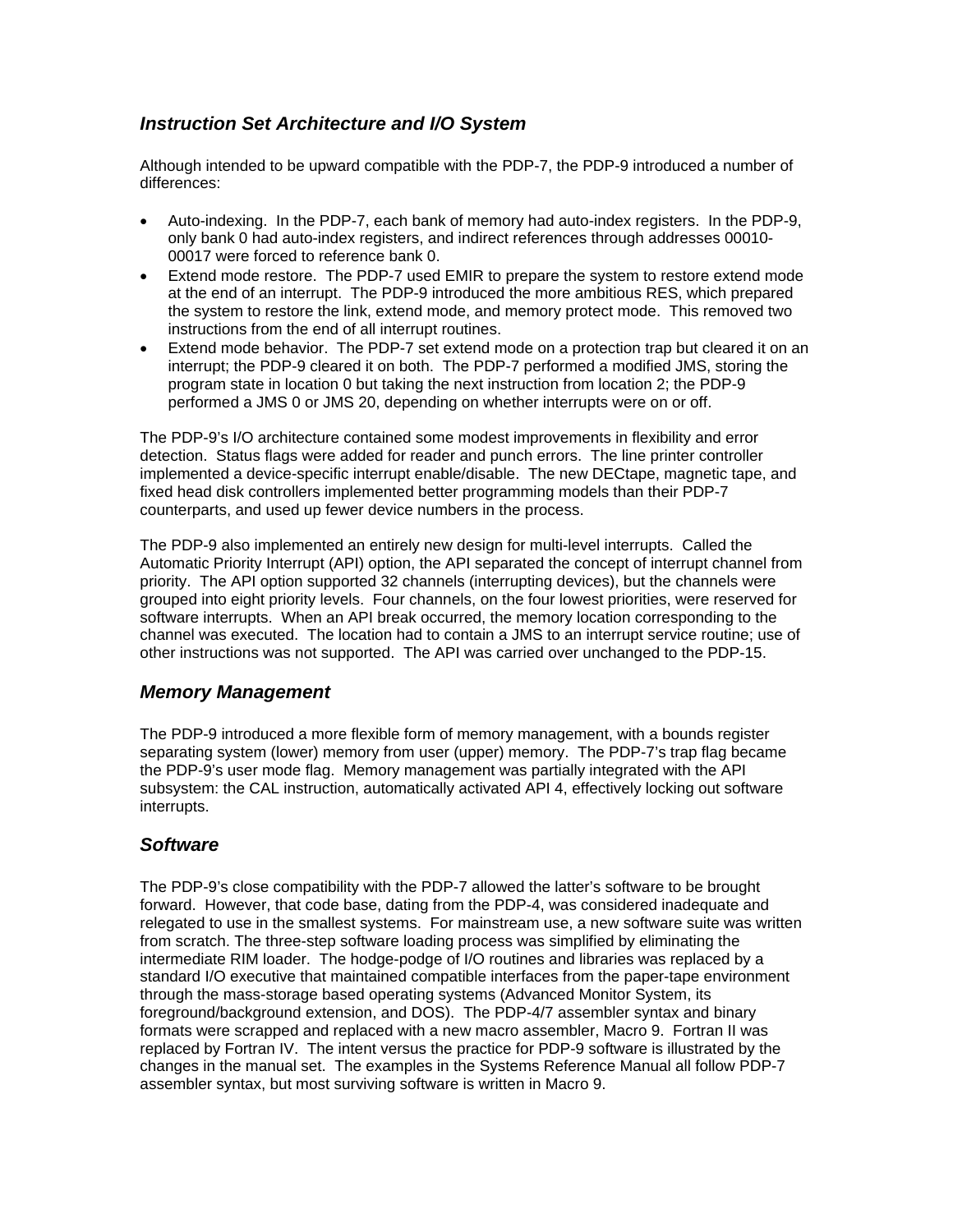# **The PDP-15**

The PDP-15 introduced the most significant set of architectural changes in the 18b product line since the transition from the PDP-1 to the PDP-4. It represented a major technology shift, from discrete transistors to TTL integrated circuits. The PDP-15 was the fastest and most popular 18b computer in Digital's history. It was also the last.

#### *Instruction Set Architecture and I/O System*

The PDP-15 introduced three architectural extensions:

- two new registers, an 18b index register and a 9b limit register
- extended addressing to 128K words
- hardware floating point

The introduction of the index register made the PDP-15 more competitive with contemporary machines such as the SDS 940 and DDP 516, both of which had indexing. To get an index register select into the memory reference instructions, the directly addressable memory range was reduced from 8K to 4K:

| 0 1 2 3 4 5 6 7 8 9 10 11 12 13 14 15 16 17 |  |  |                                                                                                                |  |  |  |  |  |               |
|---------------------------------------------|--|--|----------------------------------------------------------------------------------------------------------------|--|--|--|--|--|---------------|
|                                             |  |  |                                                                                                                |  |  |  |  |  |               |
| $\vert$ op $\vert$ in $\vert x \vert$       |  |  | address and an address and the sense of the sense of the sense of the sense of the sense of the sense of the s |  |  |  |  |  | mem reference |
|                                             |  |  |                                                                                                                |  |  |  |  |  |               |

Direct addressing beyond 4K words could be done by indirect addressing (maximum 32K words), or by indexing (maximum 128K words). However, until the XVM memory management option was introduced, return addresses remained limited to 15b; thus the maximum practical code segment size remained 32K words. Extended memory worked best with the new memory relocation and protection option; in that environment, multiple 32K word programs could reside in memory simultaneously.

The addition of indexing created a serious compatibility problem with the PDP-9. To ameliorate migration issues, the PDP-15 redefined the PDP-7's and PDP-9's extend mode flag as PDP-9 compatibility mode, or bank mode. If bank mode was enabled, memory reference decoding was identical to the PDP-9, without index capability. The PDP-15 did not implement the PDP-9's extend mode capability within bank mode, because extend mode, which was a compatibility aid for PDP-4 and PDP-7 programs, was no longer needed.

The hardware floating point unit was another new addition to the architecture. It dramatically improved the performance of the system in scientific applications. To support indexing and floating point, the PDP-15 introduced two new instructions, both carved out of the IOT instruction. Bits <4:5> of the IOT instruction had been defined as sub-device selects but in practice were unused. The PDP-15 used them to differentiate between IOT instructions  $\langle$ <4:5> = 00), floating point instructions  $( $4:5> = 01$ ),$ 

| 0 1 2 3 4 5 6 7 8 9 10 11 12 13 14 15 16 17                       |  |  |  |         |  |  |  |  |                |
|-------------------------------------------------------------------|--|--|--|---------|--|--|--|--|----------------|
| $\begin{array}{cccc} 1 & 1 & 1 & 0 & 0 & 1 \end{array}$ subopcode |  |  |  |         |  |  |  |  | floating point |
| linl                                                              |  |  |  | address |  |  |  |  |                |

and index operate instructions  $( $4:5> = 1x$ ):$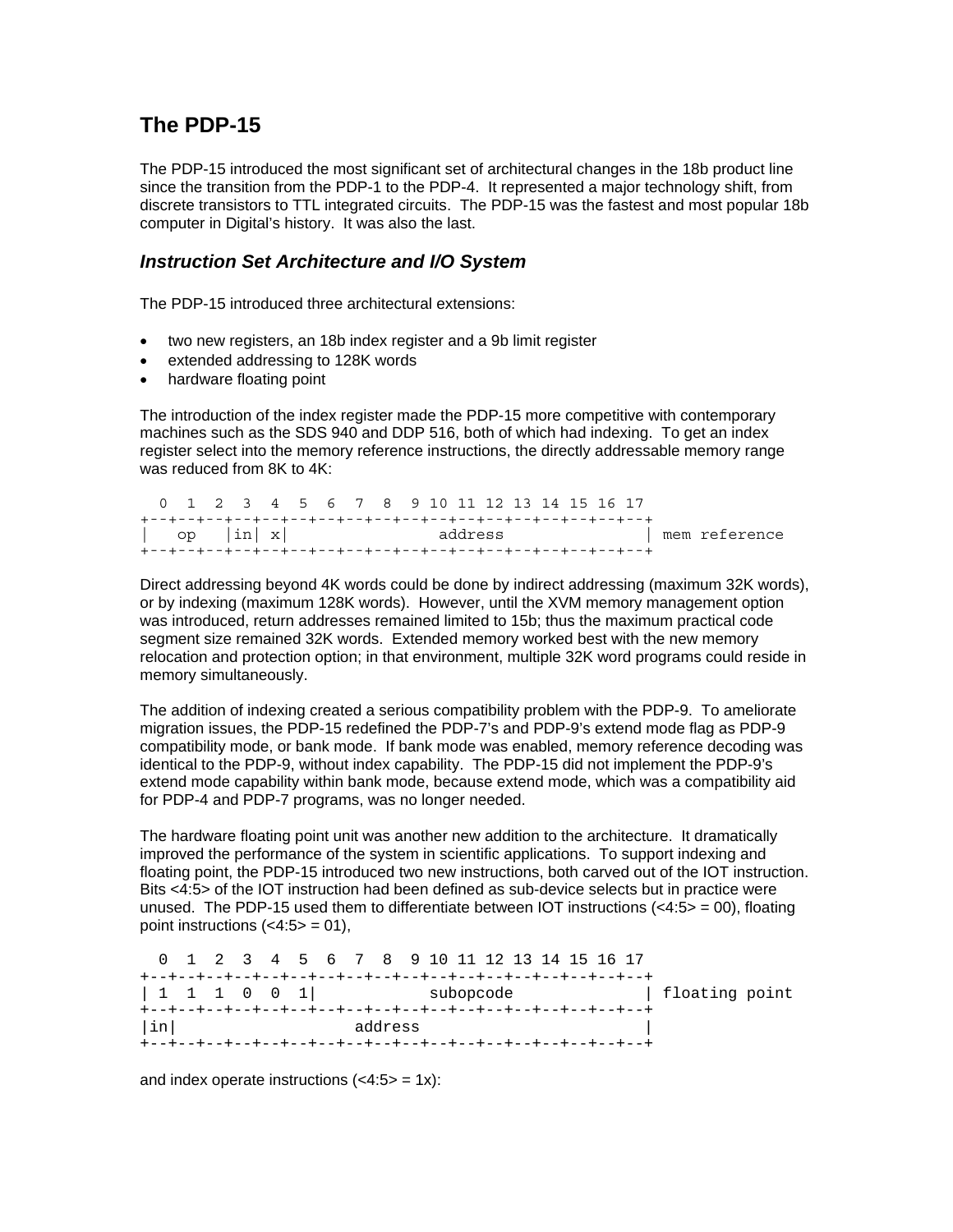0 1 2 3 4 5 6 7 8 9 10 11 12 13 14 15 16 17 +--+--+--+--+--+--+--+--+--+--+--+--+--+--+--+--+--+--+ | 1 1 1 0 1| subopcode | immediate | index operate +--+--+--+--+--+--+--+--+--+--+--+--+--+--+--+--+--+--+

In addition to the major changes outlined above, the PDP-15 had its own set of tweaks and incompatibilities compared to its predecessor:

- Two meaningless operates were redefined as IAC (increment AC) and BSW (byte swap). The former facilitated a one-instruction 2's complement, thereby correcting a hole in the arithmetic system.
- On the PDP-9, DBR and RES were triggered by a JMP indirect, on the PDP-15 by any indirect.
- The PDP-15 implemented new IOT skips for bank mode, and redefined the SKP7 IOT to test whether the high-speed reader was present in the configuration.
- A mid-life ECO (called the "re-entrancy ECO") added two additional IOT's to inhibit and enable interrupts. Also, in monitor mode it suppressed interrupts for one instruction following a PI, JMS, or CAL (two after a NORM).
- The PDP-15 EAE did not require that the link be cleared for IMUL and IDIV.
- The PDP-15 API placed the program interrupt priority between the API hardware and software interrupts, rather than below the software interrupts.
- The PDP-15 CAL instruction only set API 4 if API's 0-3 were inactive, rather than unconditionally.

From a programming viewpoint, the PDP-15's I/O architecture was the same as the PDP-9's, but the implementations were quite different. The PDP-15 implemented a separate I/O processor, providing greater expandability and flexibility, and a different I/O bus. It had more powerful peripherals, including the RP15/RP02 disk pack and the LP15 DMA line printer. Some PDP-9 controllers, such as the TC09 DECtape controller and the RF09 fixed head disk controller, were redesigned to connect directly to the PDP-15's I/O bus; others were interfaced through a backwards-compatible bus converter.

#### *Memory Management*

Over its lifetime, the PDP-15 implemented three different memory management options:

- The KM15 memory protection option implemented boundary register protection. It was programmatically identical to the PDP-9's KX09 option.
- The KT15 memory relocation option implemented base register relocation and boundary register protection. This base-and-bounds style of memory management was used in DOS-15 and RSX-15.
- The XM15 (XVM) memory management option. This option provided not only the base-andbounds relocation of the KT15, but additional options for shared segments and >32KW virtual addressing. It was supported by the XVM series of software releases, particularly XVM/RSX.

## *System Extensions*

Although the PDP-15 was more successful than any prior 18b system, compared to the PDP-11 its volume was low. This made continuing investment in new technology and options difficult. The CPU was never re-implemented to take advantage of advances in component integration. Investments in new peripheral types and controllers had to be limited. The PDP-15 group responded with great ingenuity to these constraints. Notable developments included: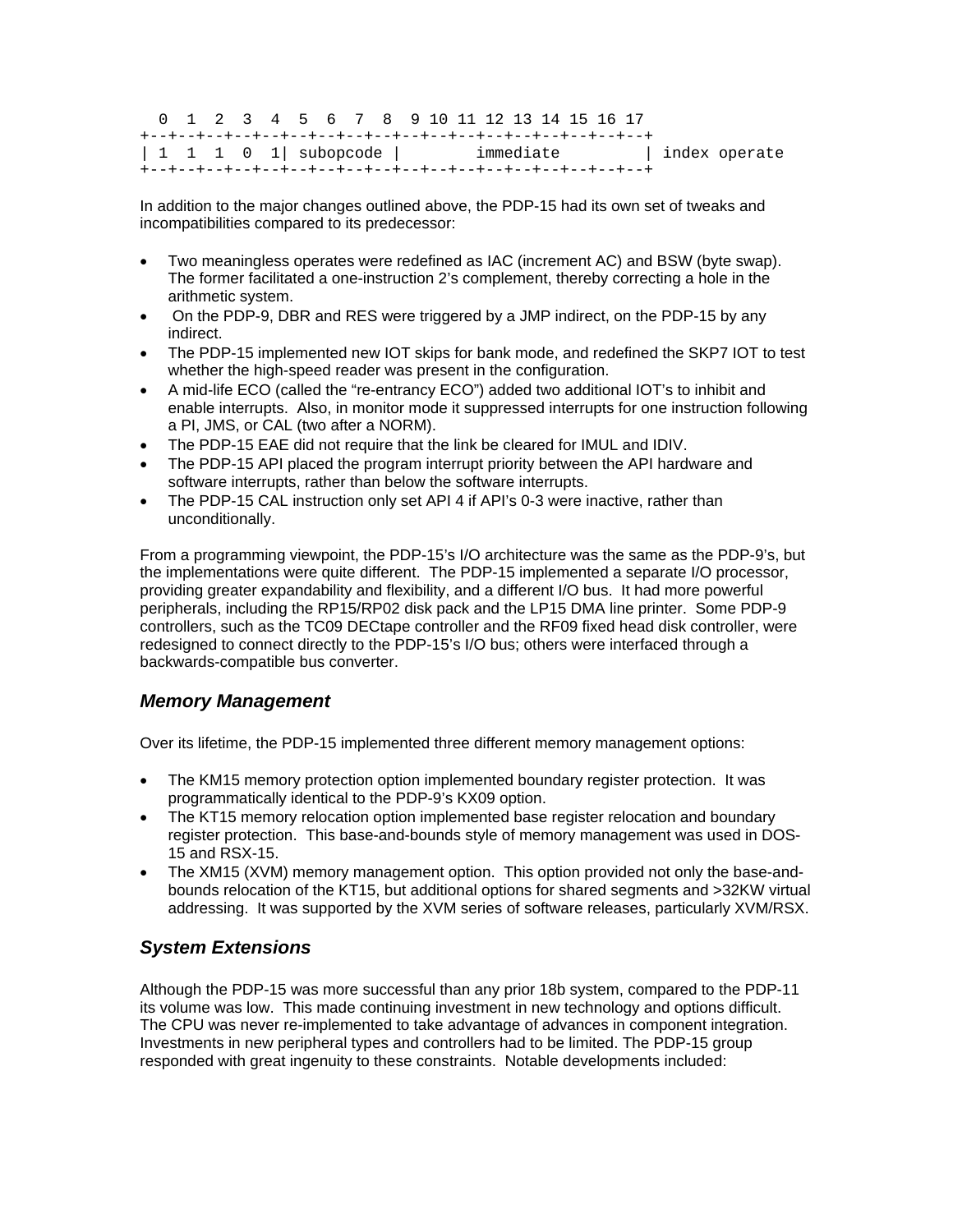- Multiprocessing. Two CPU's could share memory and I/O subsystems, for increased throughput in a multiprogramming environment.
- PDP-11 add-on processor. The Unichannel-15 was a PDP-11/05 CPU that functioned as an I/O controller. The Unibus tied in directly to the PDP-15's memory system, using the two data parity lines as extra data lines. This gave the PDP-15 access to inexpensive PDP-11 peripherals, such as the RK05 and LP11.
- XVM memory subsystem. The XVM project was the final spin on the PDP-15. It replaced the initial memory relocation option with a more sophisticated unit that allowed individual programs to extend beyond 32K words. It added instruction prefetching to improve performance and a high-resolution clock for task-level accounting.

These structural innovations stretched the lifetime of the product line but could not reverse its status as a niche rather than a volume product. By the mid 1970's, the PDP-15's position in DEC's product line was eclipsed by the success of the more flexible PDP-11 (as the position of the PDP-10 would be by the VAX). In 1977, the PDP-15 was retired, ending the history of the 18b product family.

# *Software*

The PDP-15 built on the PDP-9's software base. The Advanced Monitor System was retained and extended to create DOS-15 and its batch extension, BOS-15. A new real-time operating system, RSX15, evolved from an execution-only environment into a full-featured multiprogramming system, RSX15-Plus III, that exploited the memory relocation hardware and multiprocessing capabilities to provide simultaneous timesharing, batch, and real-time capabilities. Another notable system was MUMPS (**M**GH **U**tility **M**ulti **P**rogramming **S**ystem), a timesharing system developed at Massachusetts General hospital for processing medical records. Descendents of MUMPS (now known as the M language) continue to be used today in medical systems. DOS, RSX-Plus III, and MUMPS were all substantially rewritten in the mid-70's to take advantage of XVM memory management.

# **18b Systems Today**

Because of the low numbers produced (< 1500), and the early retirement of the product line, relatively few examples of the DEC 18b computers are still extant (a fate shared by the early 36b products as well). Surviving systems are scattered and often in private collections, making an accurate census difficult.

- PDP-1: The Computer History Museum (Mountain View, Ca) has three PDP-1's. One of these was running as recently as 1995 and is being restored to operation. The other two are from DEC's history collection.
- PDP-4: The Computer History Museum has three PDP-4's, all from DEC's history collection. None are considered restorable.
- PDP-7: The Computer History Museum has a PDP-7, from DEC's history collection. Max Burnet (Sydney, Australia) has a PDP-7 in his collection. Neither is considered restorable. There is a partially running PDP-7 in Norway and, incredibly, one still in operation in Oregon, which has been donated to PDP Planet in Seattle Washington.
- PDP-9, 9/L: The Computer History Museum has both a PDP-9 and a -9/L. Max Burnet also has one of each, and the PDP-9/L works. The Rhode Island Computer Museum has a PDP-9, which is being restored. There are two PDP-9's at ACONIT (Grenoble, France); Hans Pufal and his team have restored one to working order.
- PDP-15: Multiple examples in private hands.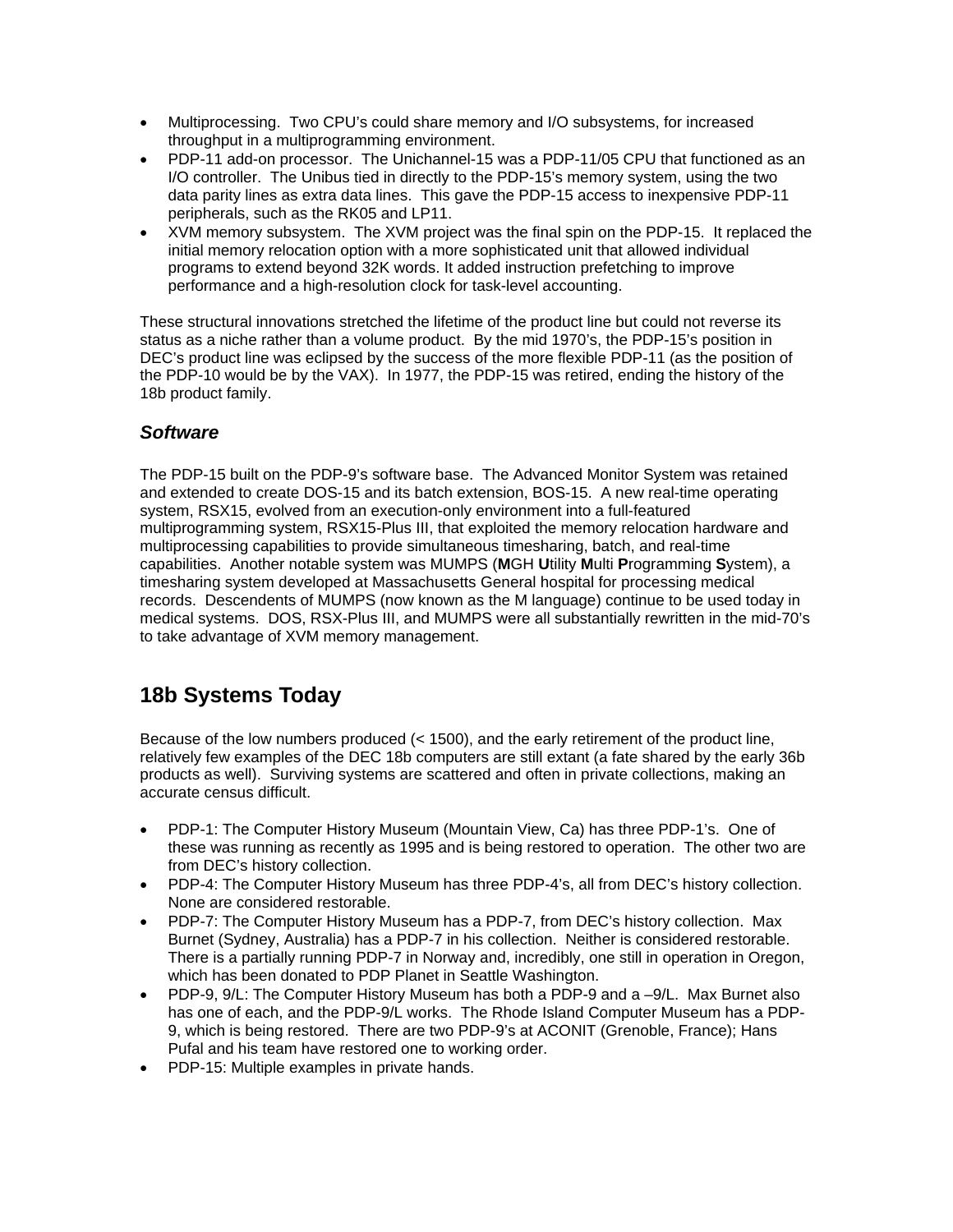# **Sources**

The primary source for this article was DEC's documentation archive. The author was fortunate to have access to the archive while it was still being staffed and maintained (Compaq dismissed the archive staff and dispersed the documents; HP has donated the archive to the Computer History Museum). Max Burnet has graciously shared his unique collection of DEC documents and hardware. In addition, Al Kossow and Dave Gesswein have done the field of "computer archaeology" a tremendous service by scanning, transcribing, and publishing online, surviving documents, DECtapes, and paper-tapes from the 18b family. Davis Johnson located a fascinating memo documenting differences between the PDP-9 and the PDP-15. Last, but hardly least, the staff of the Computer History Museum has made available its significant archive of DEC material. Among the items consulted:

#### Family

1972 Field Service Census of Systems under contract – Computer History Museum

#### PDP-1

 PDP-1 Handbook (F-15, 1960 edition) – online PDP-1 Handbook (F-15B, 1961 edition) – online PDP-1 Handbook (F-15C, 1962 edition) – Max Burnet's collection, now online PDP-1 Handbook (F-15D, 1963 edition) – Computer History Museum, now online PDP-1 Maintenance Manual (F-17) – Max Burnet's collection, now online PDP-1 Input-Output Systems Manual (F-25) – DEC archive, now online

#### PDP-4

 PDP-4 Handbook (F-45, 1962 edition) – DEC archive, now online PDP-4 Maintenance Manual (F-47) – Max Burnet's collection, now online PDP-4 Technical Specification (DEC memo M-1142) – online PDP-4 Fortran Users' Manual (J-4FT) – DEC library, now online PDP-4 EAE Option Bulletin (F-43(18)P) – Computer History Museum PDP-4 Paper, Gordon Bell, August 1977 – Computer History Museum

#### PDP-7

 PDP-7 Reference Manual (F-75, 1964 edition) – DEC archive, now online PDP-7 Maintenance Manual (F-77) – Max Burnet's collection, now online DECSYS-7 Operating Manual (7-5-S) – DEC library, now online

#### PDP-9

 PDP-9 User's Handbook (F-95, 1968 edition) – online PDP-9 Maintenance Manual (F-97) – online PDP-9 schematics – online KE09A Extended Arithmetic Element Instruction Manual – online PDP-9 – Design History, Don Vonada, undated – Computer History Museum

#### PDP-15

 PDP-15 Reference Manual (first and sixth editions) – online PDP-15 Maintenance Manual – online XVM System Reference Manual – online XVM Maintenance Manual – online XVM Processor and Memory Subsystem schematics – online PDP-15 processor diagnostics – online PDP-15 Development Project History, Jerry Butler, September 1977 – Computer History Museum